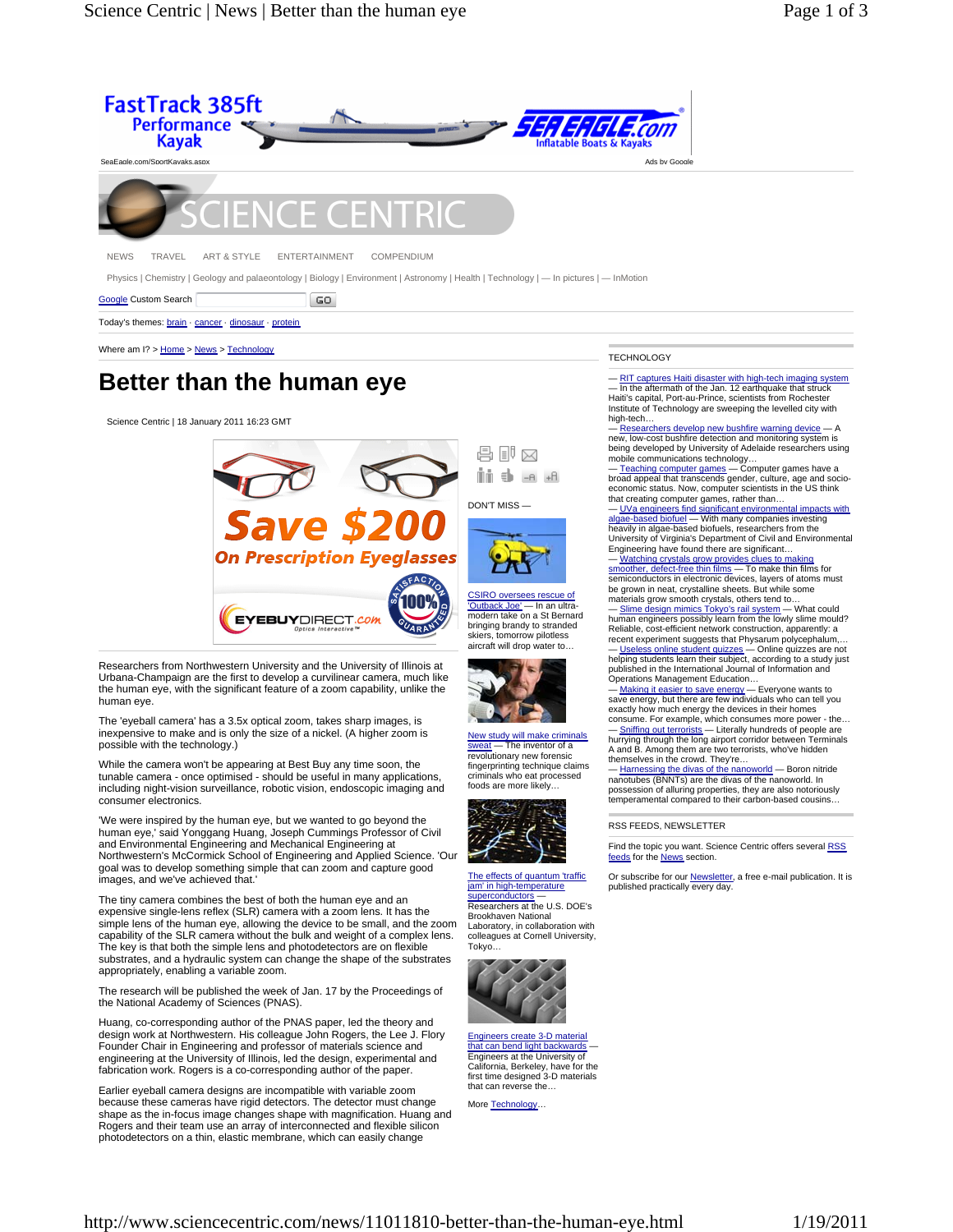## More on Science Centric News | Technology



**Towards lower fuel use - technologies for lighter cars** — With oil prices at an historic high and global concern about vehicle emissions, consumer demand - and the focus in car manufacturing - is shifting to lightweight,…



**Isn't it good - Norwegian wood?** — While the Norwegian company 'Norske Skog' is struggling with unprofitable paper production and trees are rotting from the roots up, the world is researching alternatives…



**Nanotags could help to solve and deter gun crime** — Criminals who use firearms may find it much harder to evade justice in future, thanks to an ingenious new bullet tagging technology developed in the UK. The tiny…



**Magnet laboratory researchers license critical petroleum data** — As gas prices soar, scientists at the National High Magnetic Field Laboratory at Florida State University are marketing research that will enable petroleum companies…

Popular tags in Technology: graphene · laser · nanotube · semiconductor

LATEST HEADLINES LCD projector used to control brain and muscles of tiny organisms such as worms Self-assembling structures open door to new class of materials Breaking point: LSU professor discovers method to determine when metals reach end of life Fruit fly nervous system provides new solution to fundamental computer network problem Stanford researcher uses living cells to create 'biotic' video games Caltech-led team creates damage-tolerant metallic glass Quantum quirk contained Cracking a tooth Coiled nanowires may hold key to stretchable electronics New approach to modelling power system aims for better monitoring and control of blackouts New responsive click-track software lets drummers set their own pace Polymer membranes with molecular-sized channels that assemble themselves More Technology.

**Google Custom Search** 

Science Centric — Science, health and technology, breaking news<br><u>Front page | News | Travel | Art & style | Entertainment | Compendium | Resources | Site map | Accessibility | About us | Contact us | RSS feeds</u>

 $\boxed{GO}$